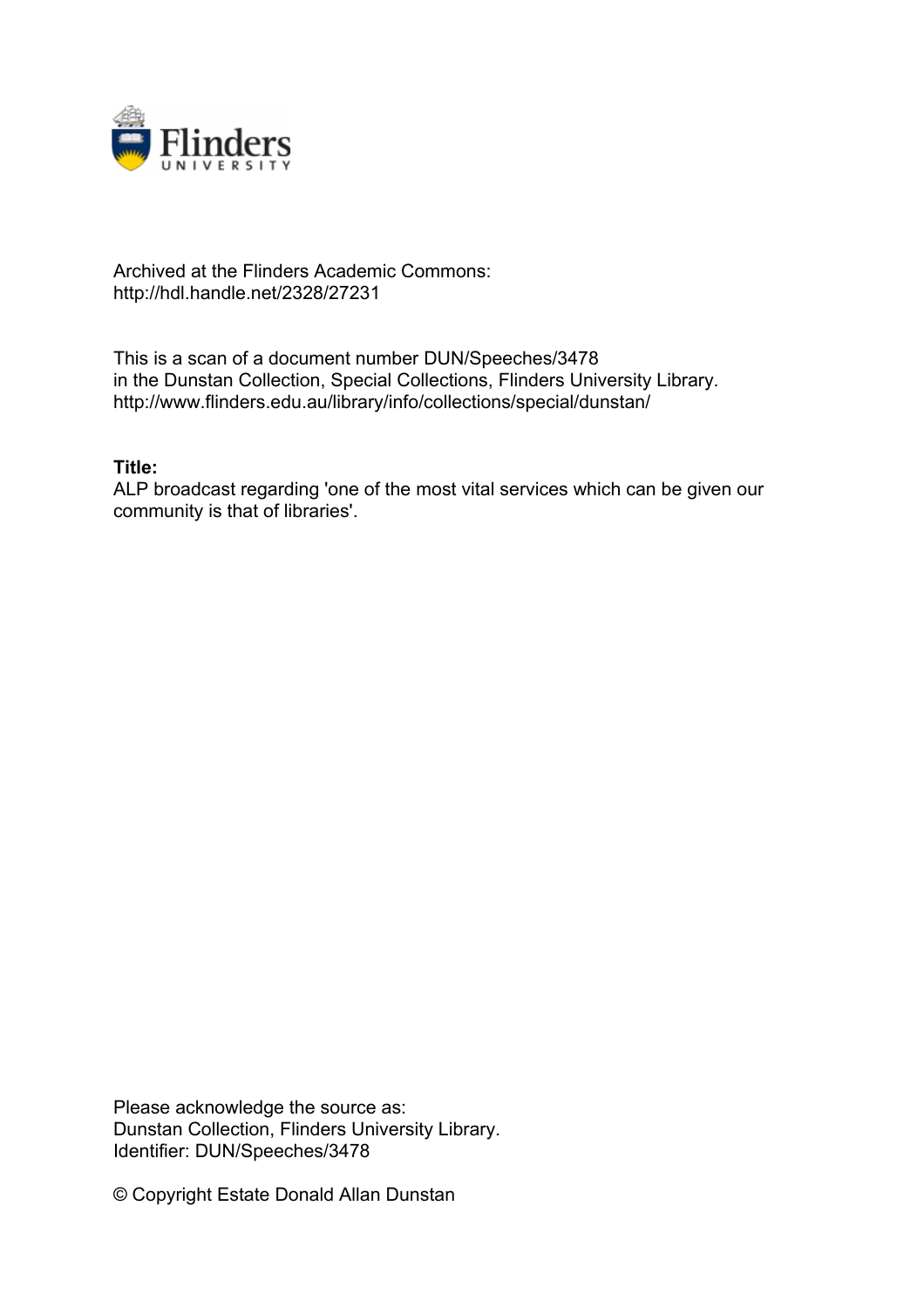## **A.L.P. BROADCAST 1/8/60**

#### **DON DUNSTAN - MEMBER FOR NGHWCOD**

**Good Evening,** 

**One of the most vital services which can be given our community is that of libraries. If a community is to be informed and able to make adequate judgments it ought to be well-read.** 

**3^7 6** 

**In South Australia we for years had no free public libraries systea. The only free public library was that at North Terrace. For the rest, there were the Institute or subscription libraries, largely stocked with fiction and magazines and operating, generally rather drearily on the subscription system. The institutes did not have the**  advantage of trained libraries staff (and being adeqately **qualified as a librarian requires long and rigorous training)**  *J*  **nor were they to any marked extent support^;out of the rates. At annual meeting after annual meetir^ they bewailed their poverty and steadily worsening financial position.** 

**Other States had given a lead in the establishment of free public libraries supported jointly out of local rates and government subsidy.** 

**Labor members pressed for the same thing to be done here, and in 1954 in the debate on the budget I said this:-**

**(Hansard 1307)** 

**In 1955 the Libraries Board after careful investigation reccmaended a scheme for free public libraries in S.A. which provided that central initiative by the board could set up regional libraries in which they would seek the co-operation of local governing bodies and the Government. It was based on the experience of other States and would have allowed for public libraries to be set up with reasonable expedition. The Bill to put into effect the Board\*s recommendations**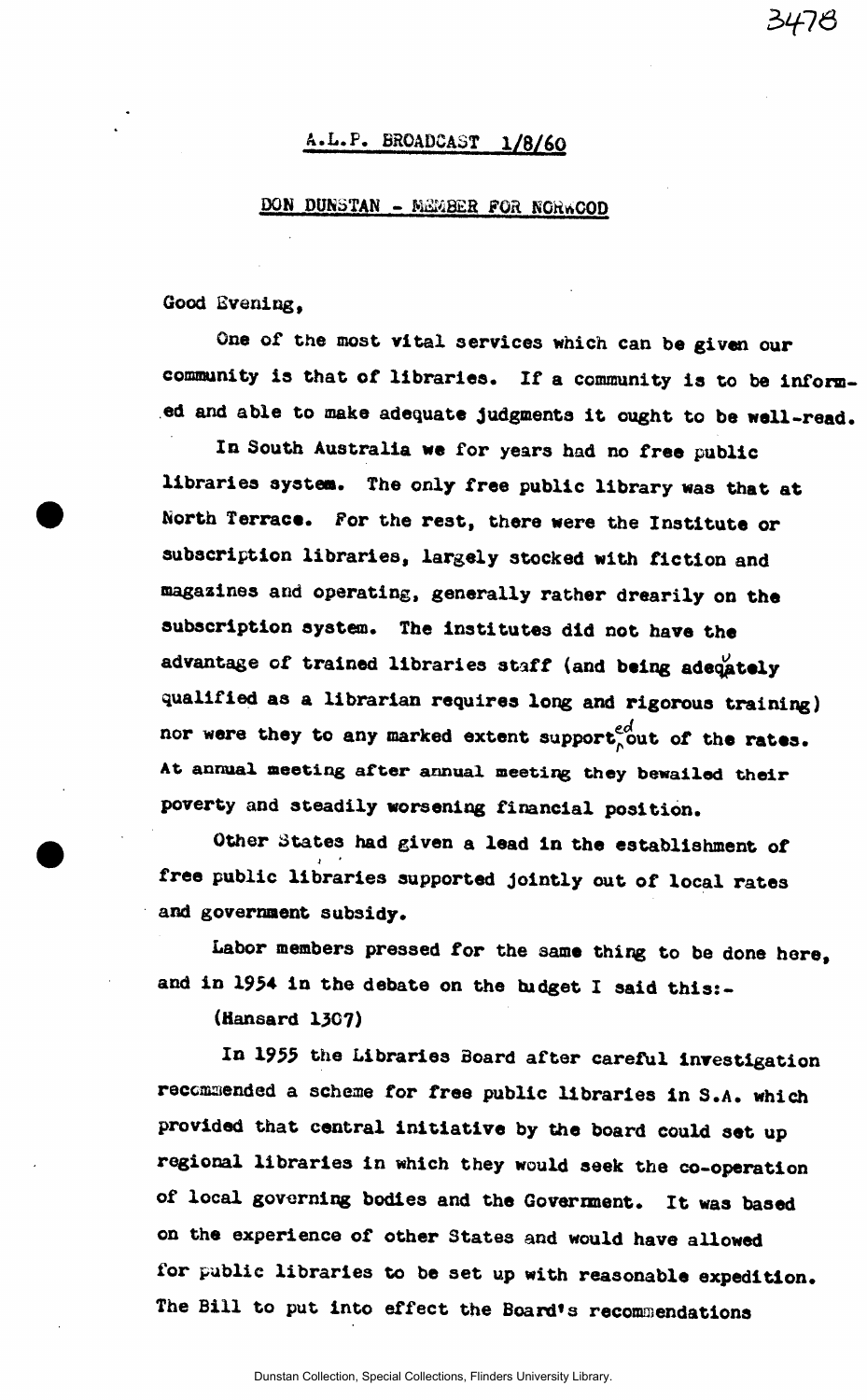**which would have received the united and enthusiastic support of the Labor Party was torn up by the Premier and never introduced. Instead, he introduced a Bill which provided that after local government had set up free libraries they could come to the Government and the Government might grant them up to a £1 for £1 subsidy. That bill was a useless piece of window dressing. Under it not one public library was set up.**  In fact, some Government members during the aebate made it **clear that Uiey thoa^ht this was** *an* **undesirable service the present Minister for works said he did not agree with having entirely free libraries and went on to say this** 

**(take in Hansard 1955 p. 1686)** 

**£ subsequent libraries conference in Adelaide was very critical of the situation in South Australia, so the Minister of Education endeavoured to still their dismay by saying that under the Act there was power to subsidise all library costs. Of course there was not that power, so I asked him about it in the House. The Premier replied and this is what took place in the House.** 

#### **Hansard S7 p. 464**

**well you know when the Estimates cazae along I looked in vain for the amount the Premier spoke of. It was not there. While I was questioning its absence the Premier was absent from the House. It was clear that his earlier**  reply to me was thought up on the spur of the moment and **as socn forgotten.** 

**However, the Government, to give it credit, did eventually sake the amendment to the Libraries Subsidies Act which could allow it to operate to some extent - they provided in the amendment that they could make establishment grants. As a result, years after the other States, we are making seme faltering steps to providing free public libraries. But because the Board's scheme of central Initiative is still** 

- 2 -